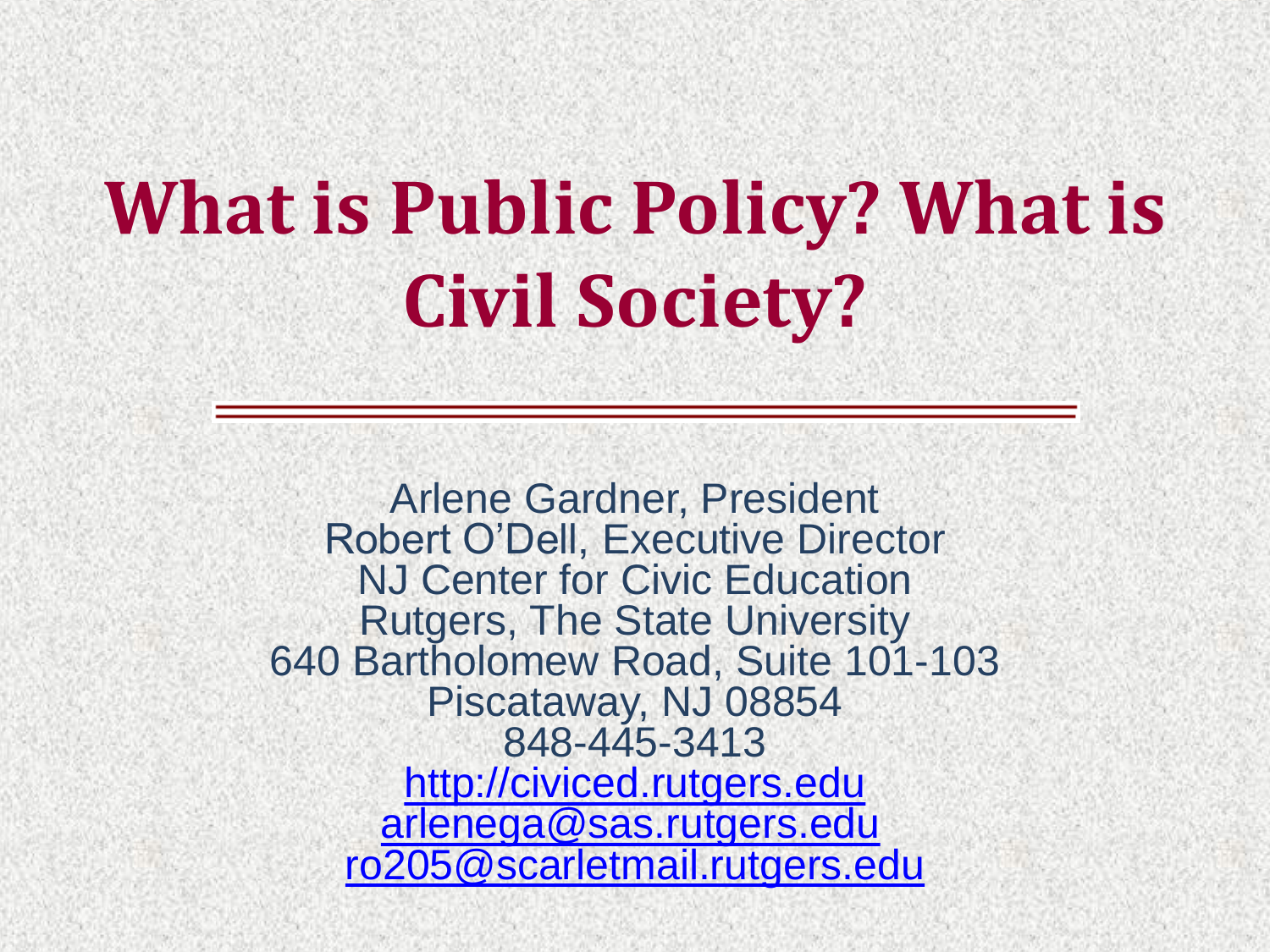## What is Public Policy?

•The concept or idea that guides a course of action or procedure in dealing with public issues or problems.

•It includes the decisions, commitments and actions made by those who hold or affect government positions.

•Public policies are often embodied in laws, rules or regulations.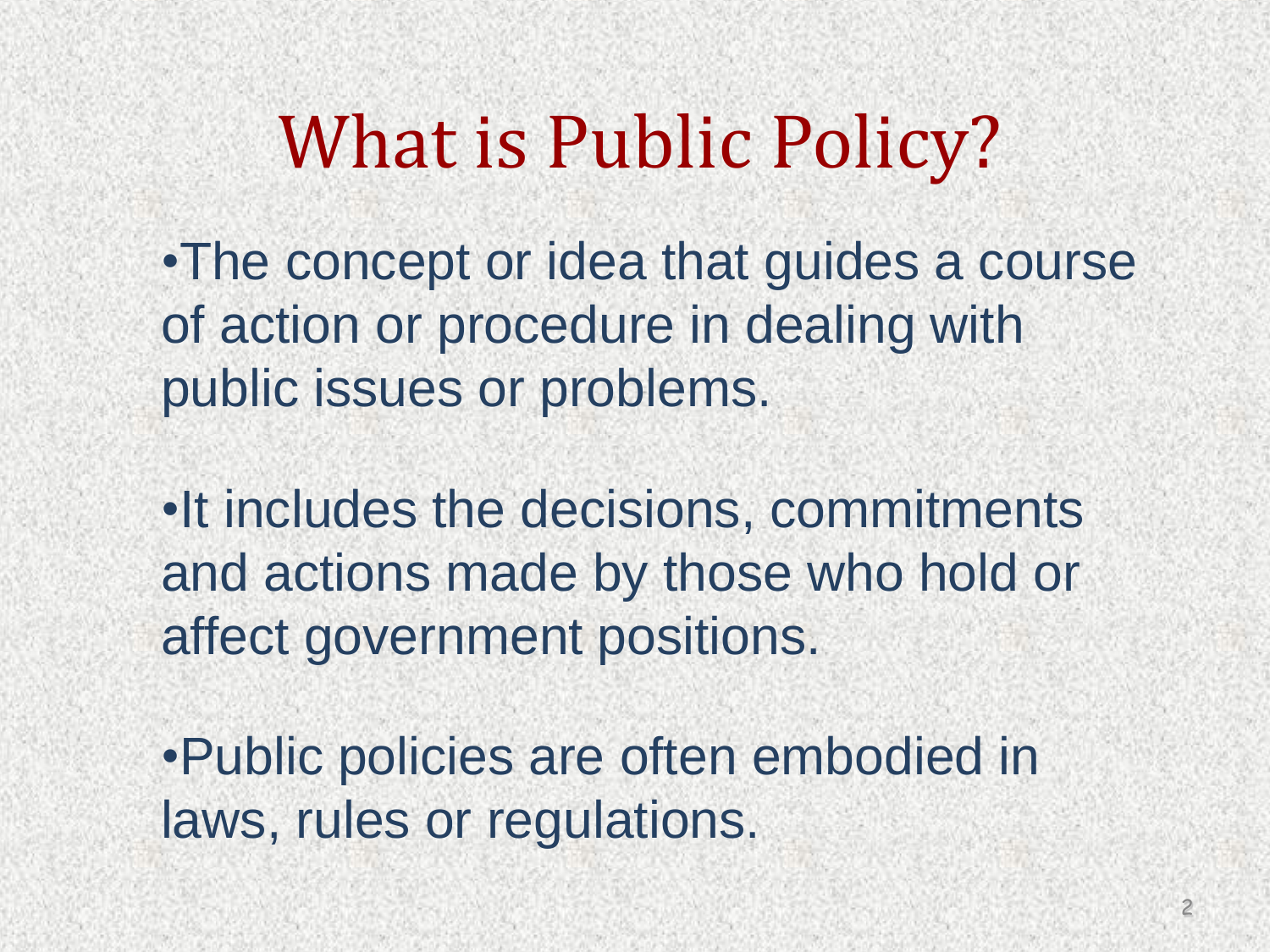Why Learn About Public Policymaking?

**I** Ignorance about the public policymaking process leaves us without the tools to get things done.

**There is confusion about who does what in** the policymaking arena.

**Knowledge, practical experience and** citizenship skills empower citizens to influence public policy.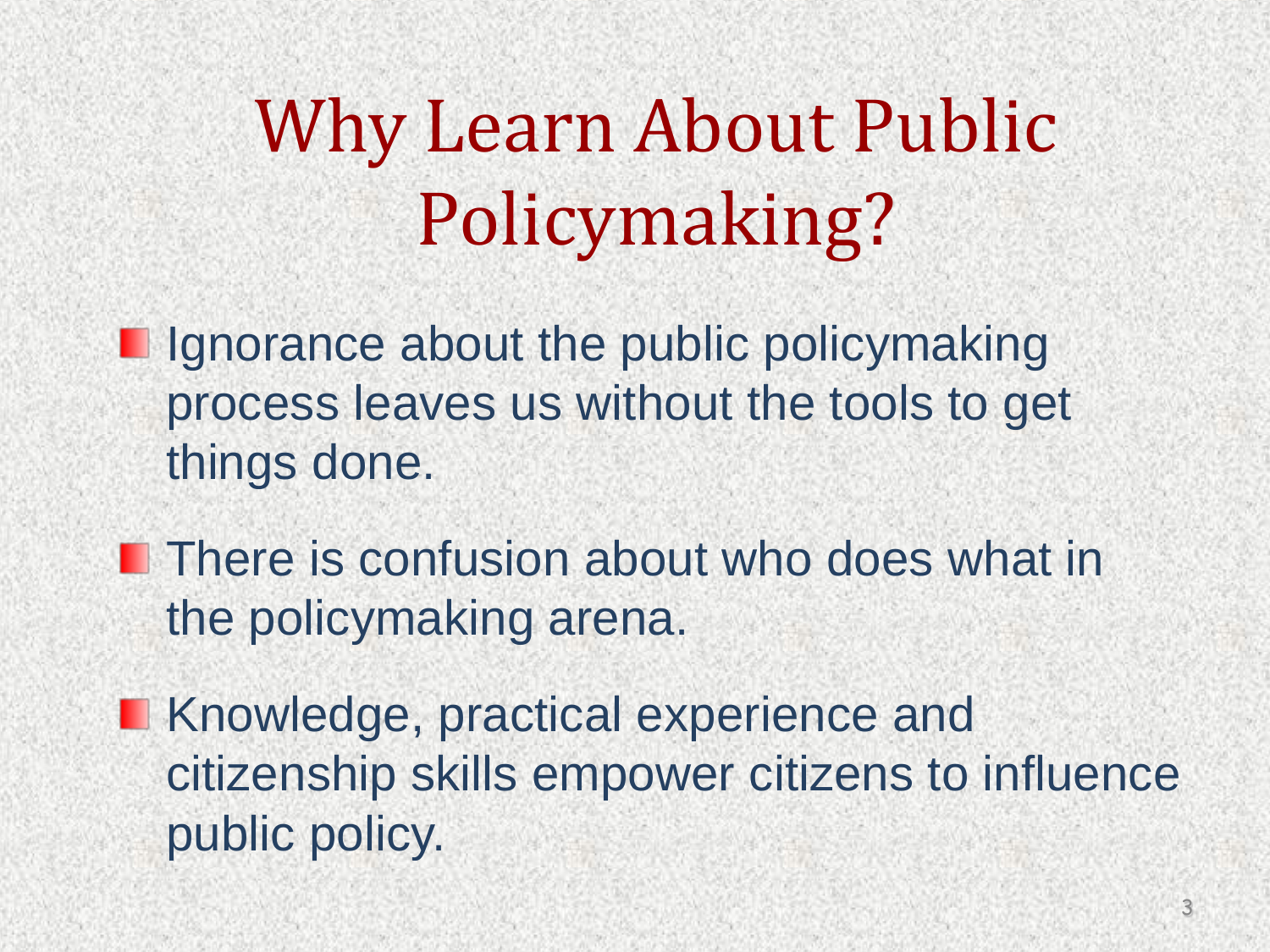## What is civil society?

- **Private sphere:** family and friends associate to pursue private interests free of unreasonable intrusion by the government
- **Civil society:** people associate to pursue interests they share and these associations monitor and influence government
- **E** Government: formally elected or appointed representatives at local, state and national levels make decisions about public policy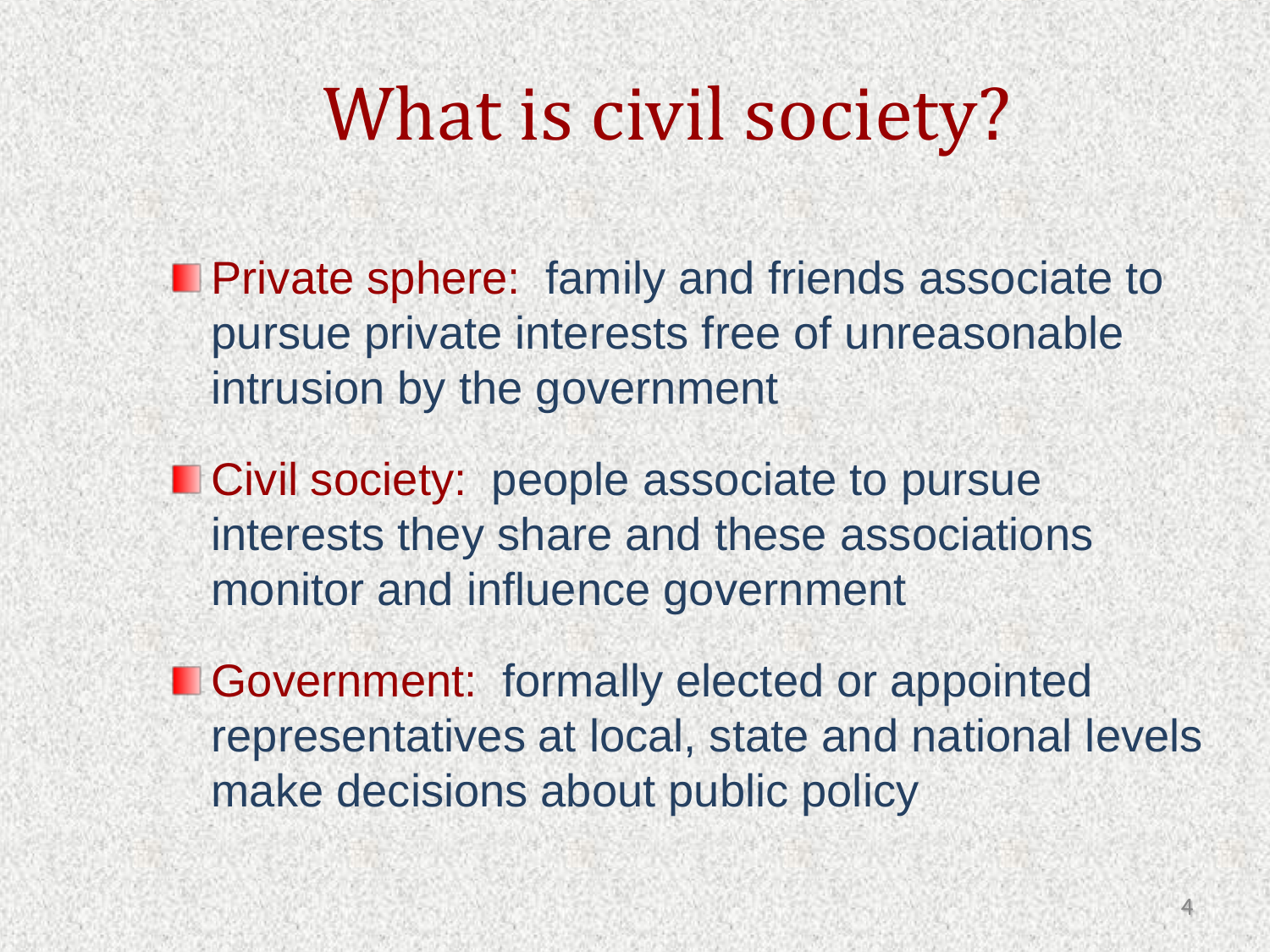#### Which sector of society is it? Private, civil society or government?

- 1. A local school board changes graduation requirements.
- 2. Susan becomes a member of the Girl Scouts.
- 3. Carmen and her friend go out to dinner and a movie.
- 4. Marco's family and friends have a picnic on July 4.
- 5. Sara and her sisters join the teachers' union.
- 6. The Sierra Club lobbies the New Jersey government to pass environmental protection laws.
- 7. The New Jersey state legislature passes a law limiting the use of cell phones while driving.
- 8. Citizens join a taxpayer's association in an effort to get government to lower property taxes in NJ.
- 9. The federal government awards a contract to a private company to repair sections of an interstate highway.
- 10. A city council passes a law establishing smoke free zones in public parks.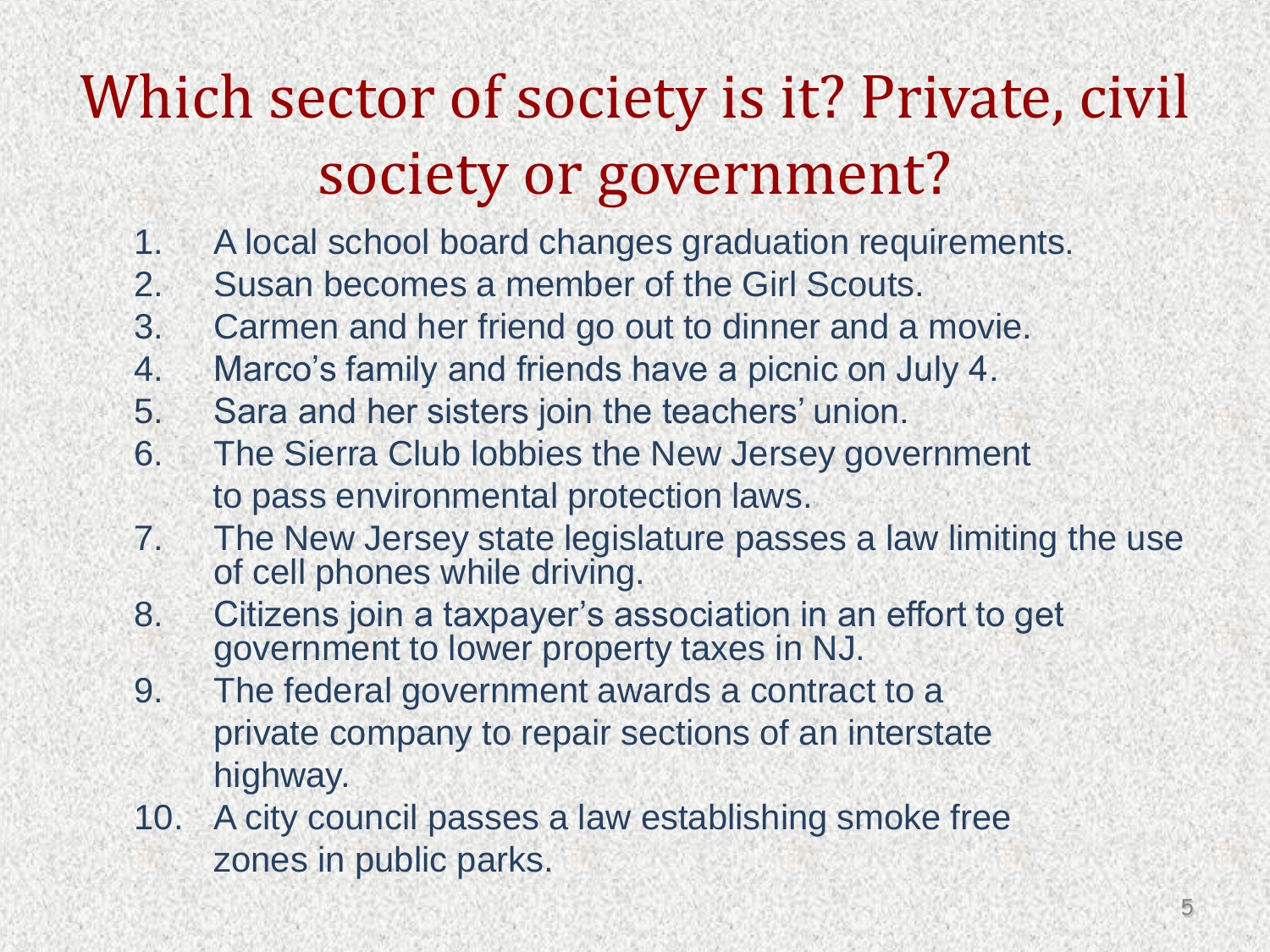Public policies may be implemented by:

- √Government alone
- √Government acting cooperatively with civil society
- √Government and civil society acting independently
- √Civil society handling problems in accordance with government policy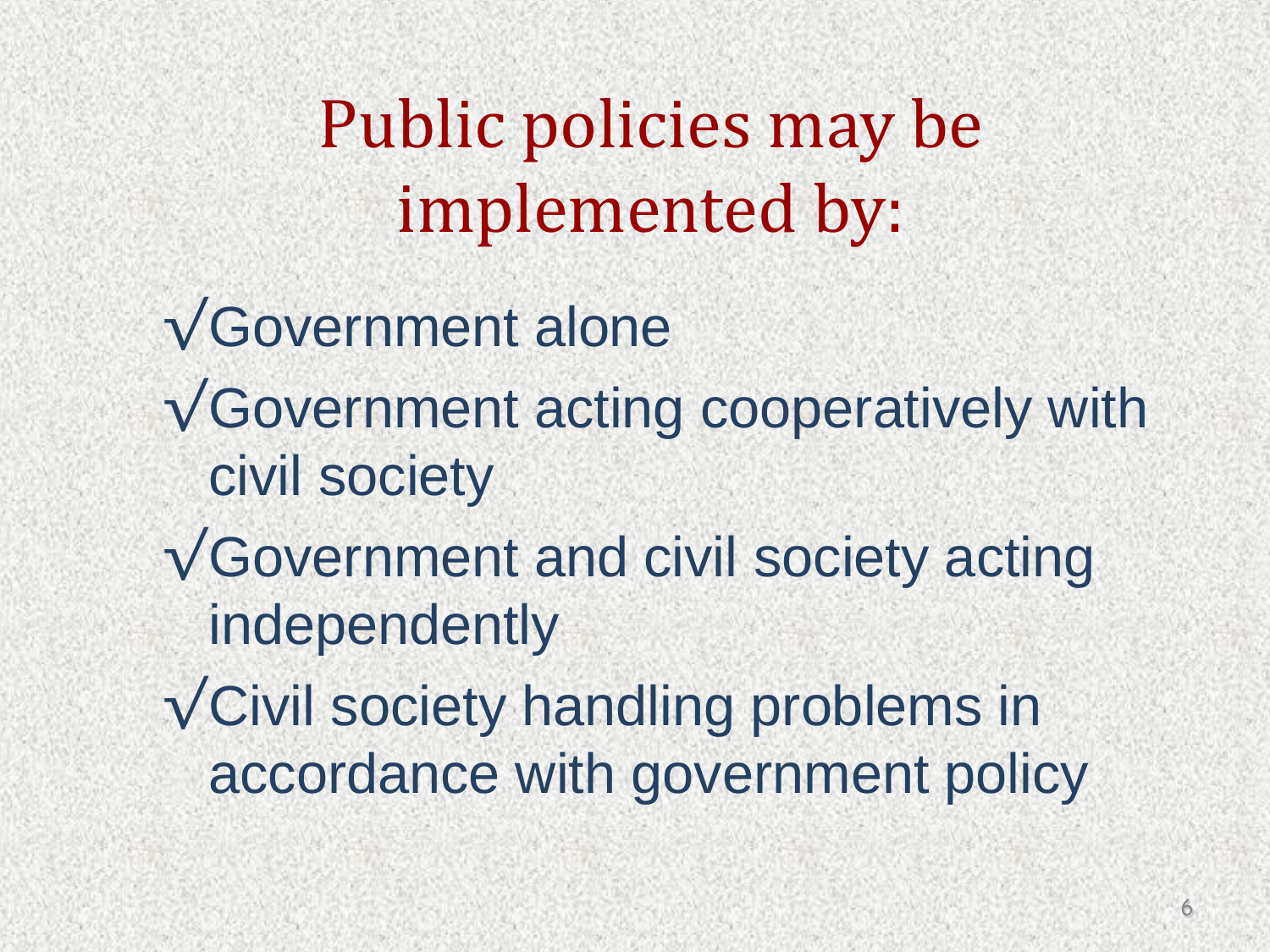### Public Policies

The Problem: Poor families in the community need food and adequate clothing.

One solution: City officials fund a program for needy individuals to "buy" food and clothing from participating merchants using vouchers.

This is a public policy.

Another solution: A women's civic organization conducts a drive to collect food and clothing and then distributes it to needy individuals.

This is NOT a public policy.